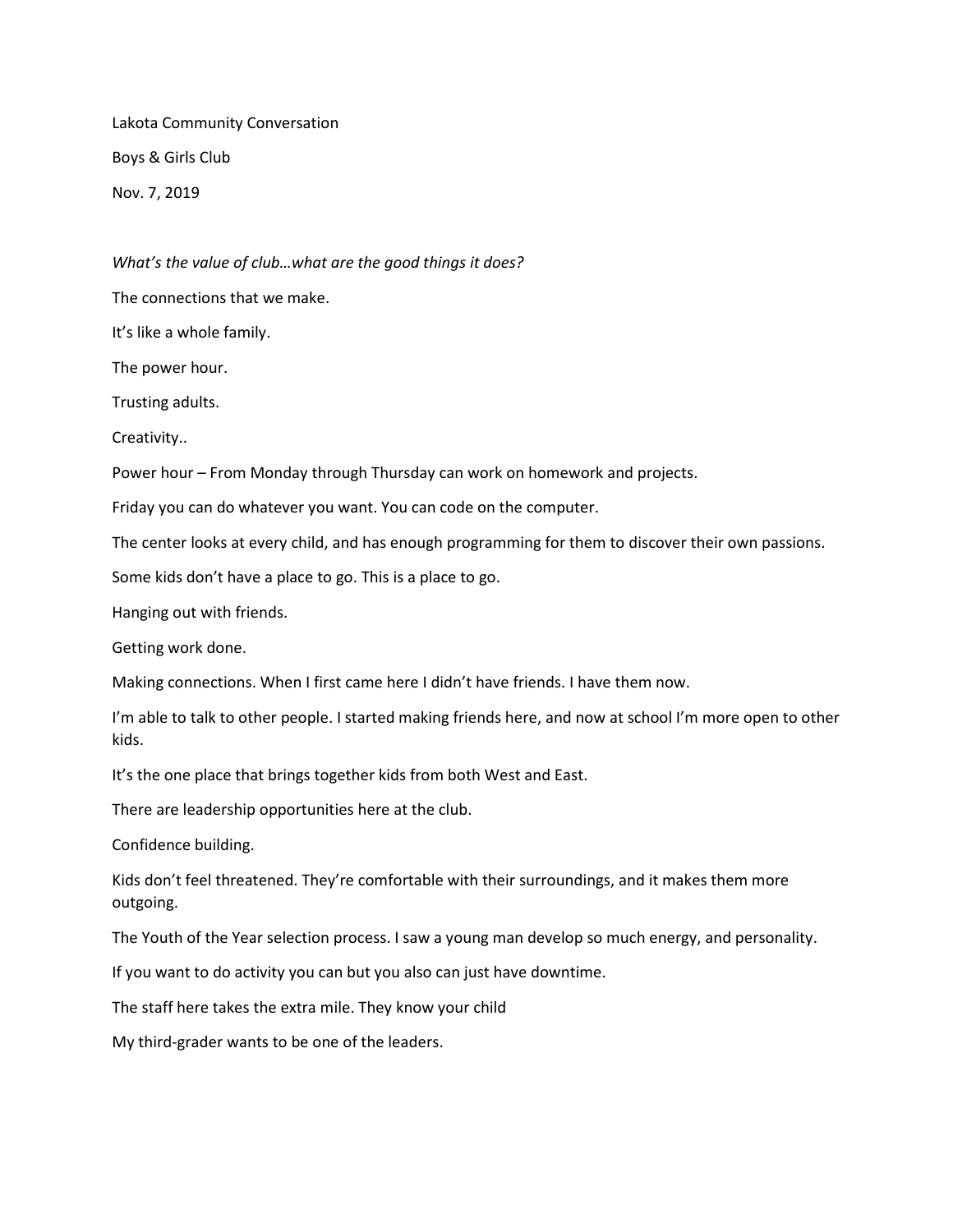Kids have their models. It starts pretty early. They can talk to an adult they feel safe with.

It's a safe place, physically. A fun place to be.

You can get help from the staff and also from other students.

The communication and the chance to make connections (with the staff).

On the flip side of having connections, there's transition when adults leave. That's tough on the kids.

When teachers left, or when came back from summer break and they were gone, that was really hard on them. I hope the club is looking into why someone leaves when they do.

*What are the challenges you're seeing that kids and families that need a collective community effort?*

Would like to spend more time here.

More hours.

Cyber-bullying.

A lot more cyber than in person because it's much more easier to do. It doesn't require actual confrontation.

Some kids, if they can ruin someone's life on-line, they'll do it.

The perception of self to others – that's why cyber-bullying gets so much attraction.

People fight all day on social media. They sneak it in the bathroom. It's a real distraction to the learning process.

Everything on social media is really hurting our children.

One of our kids felt safer talking to adults here than the teachers at our school.

If a member is having a bad time in school, or vice versa, maybe the school and club could work together to help.

On the bus is where problems can happen, but bus drivers are very good at communicating about what's going on on the bus.

We (club staff) have permission to talk to school, but we need to figure out how to best talk to each other.

Most of kids feel comfortable talking to at least one staff member here.

Relationship is a strong focus, but schools also have to educate, not just build a relationship.

They create a rapport with these students, that's why the students can open up more.

What we have going on at club is great. But they're at capacity. So they can only take so many of our kids.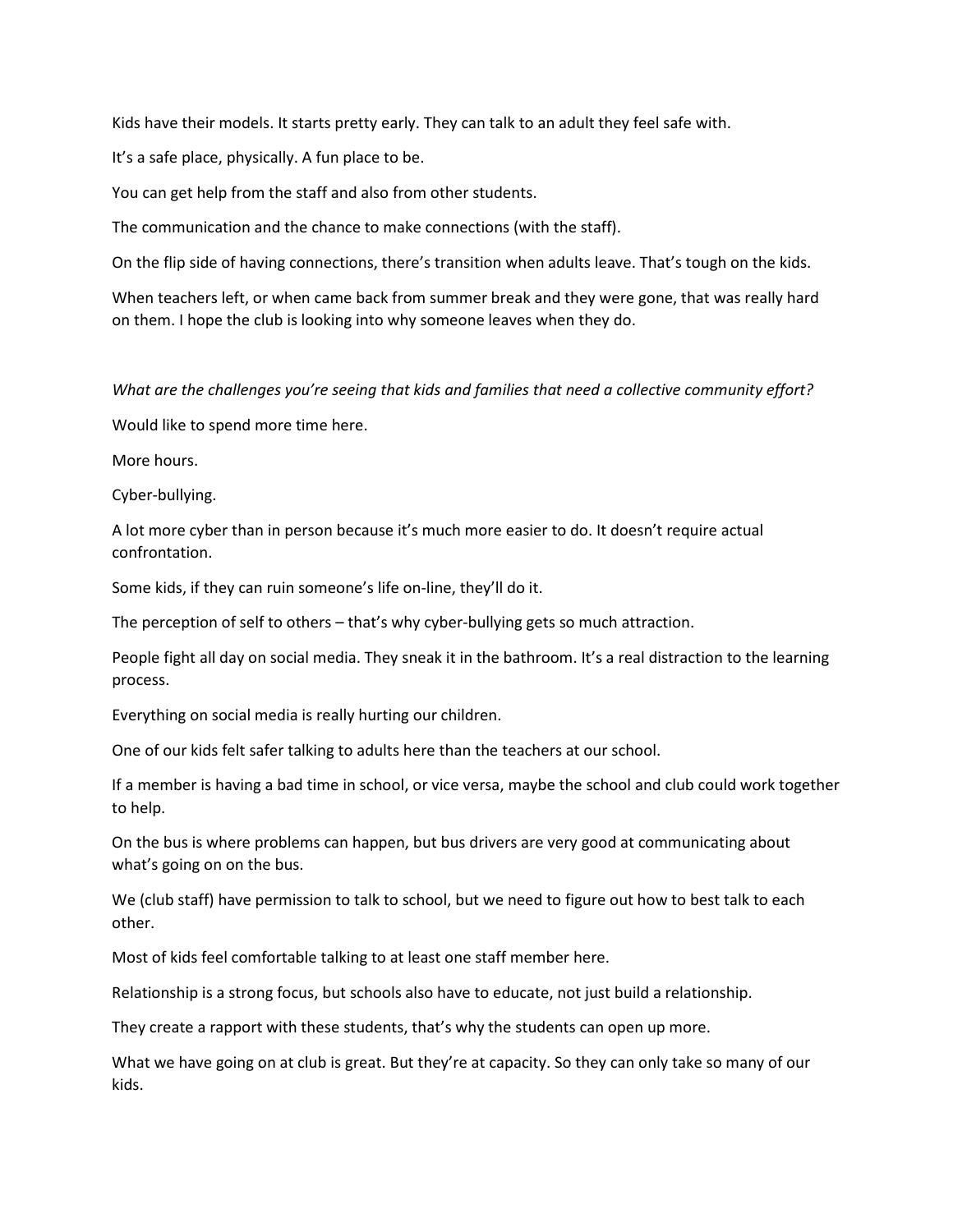When kids come her, the pressure is off. They're not worried about a grade or staying out of the principal's office.

Being so busy with work school kids, as a single parent and a woman, we feel we have got to succeed and have to do everything.

He was crying with his teacher because of his self-esteem.

Here he loves it, and feels noticed and confident.

My nephew comes here and doesn't have those behavior issues. He doesn't feel excluded.

I'm a single mother with two children. I just need a breather between my work day and dealing with kids again. I never see kids running out the door here. I'm always waiting for them to come out.

Transportation is an issue. I couldn't afford to have a car but I had to have one. Paul's Bus wanted so much money. The club said they take high school, and pick them up. They could have a lot more people if they picked up after sports.

My student says he going to walk home -- two to three hours – to Rolling Knolls.

What about the parents that don't have a vehicle? What about the kids trying to get to high school? If my car breaks down, how do my kids get to school? What if I can't afford transportation? The club – they have transportation.

I used to walk to school but they stopped allowing it. I walked three times this year, but my mom says I can't do that anymore. Being here is so helpful. I have somewhere I can go. I can do my homework. She can pick me up.

*What other kinds of challenges should board know about:*

Mental health has been a declining issue, that is, it's getting worse and worse. have friends with anxiety disorders. We're all struggling with it.

The staff here will notice if they're slipping.

.

My 18-year old has depression and would go to class and start crying.

It's all about the rapport. They check in on him here, but teachers have so much to do. Just watching them interact with our kids, it makes you realize there are teachers who care about our kids

Mr. (Ben) Brown was riding a bus with a group of kids earlier. Things like that go unnoticed.

I know a teacher, Ms. Walcott, who can't walk into a store in Lakota area without being swarmed.

I have seen teachers that care, and teachers that just do what they have to do

The club doesn't have the capability to have an aide. I don't know if Lakota can give them an aide.

Schools do a lot of extra thins, but I've learned to do even more things here.